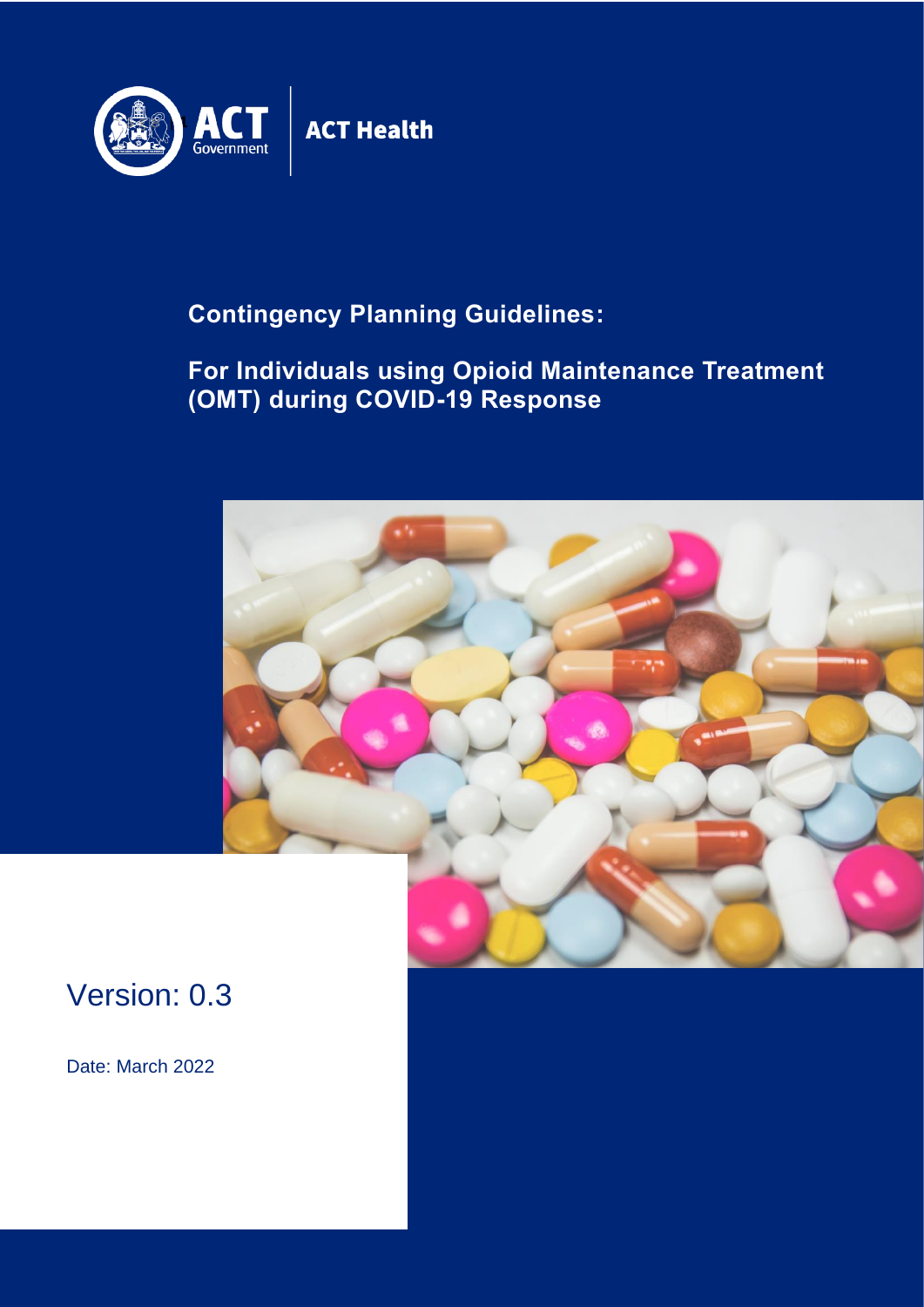## **Contents**

| All facilities already undertaking planning and actions relating to social distancing  3 |
|------------------------------------------------------------------------------------------|
|                                                                                          |
|                                                                                          |
|                                                                                          |
|                                                                                          |
|                                                                                          |
|                                                                                          |
|                                                                                          |
|                                                                                          |
|                                                                                          |
|                                                                                          |
|                                                                                          |
|                                                                                          |
|                                                                                          |
|                                                                                          |
|                                                                                          |
|                                                                                          |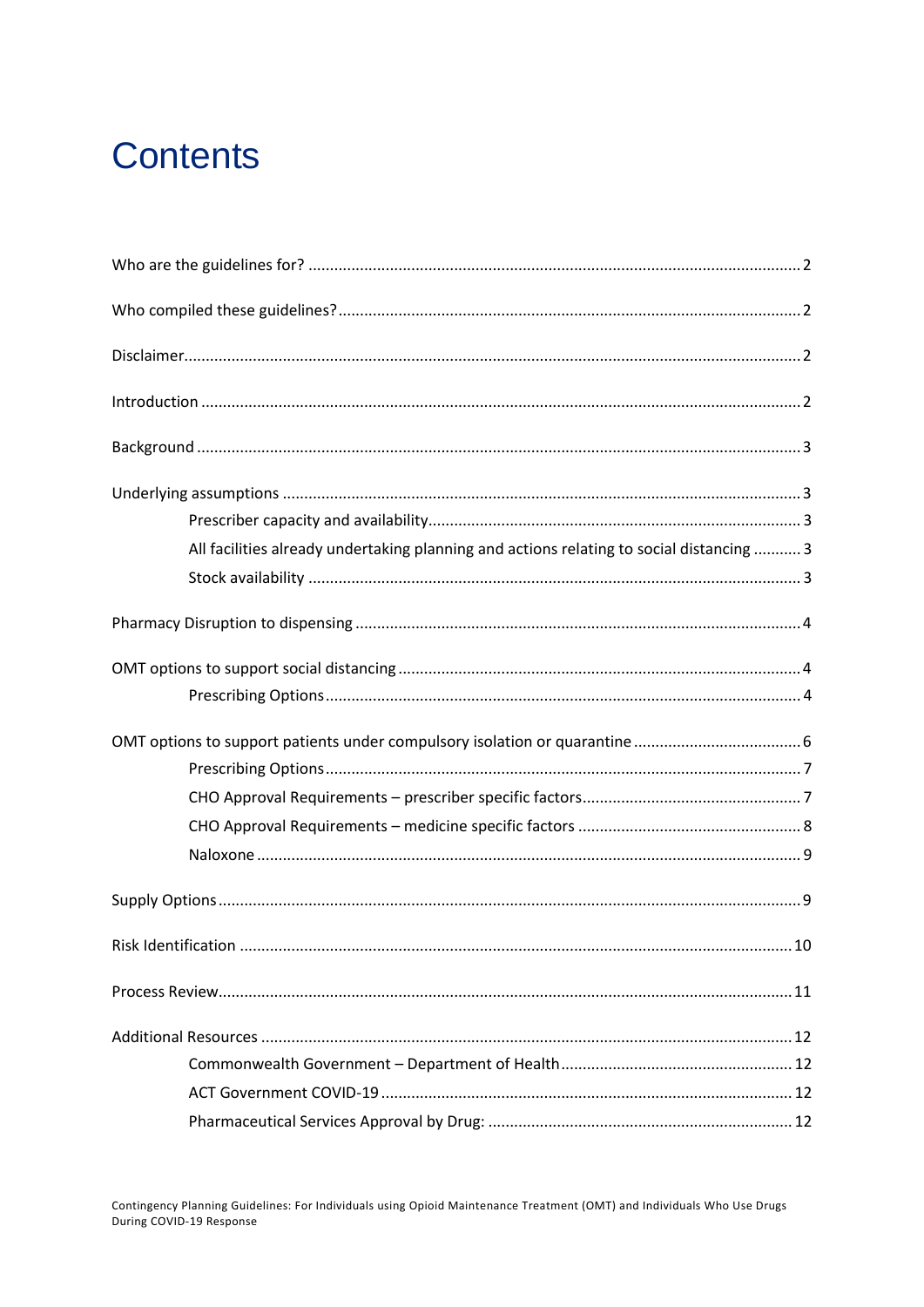## <span id="page-2-0"></span>Who are the guidelines for?

Anyone who is working with people on opioid maintenance treatment (OMT). This includes general practitioners, pharmacists and staff at the Canberra Health Services Alcohol and Drug Service (ADS).

## <span id="page-2-1"></span>Who compiled these guidelines?

These guidelines were compiled by the ACT Health Directorate (ACTHD) in collaboration with our partners in the community pharmacy sector, the Alcohol and Drug Service at Canberra Health Services, and the alcohol and other drug treatment sector and the Canberra Alliance for Harm minimisation and Advocacy.

# <span id="page-2-2"></span>Disclaimer

Coronavirus (COVID-19) disease is a rapidly evolving pandemic with national advice and guidance updated regularly. This is an 'organic' document that will be updated in response to changes and identified needs.

## <span id="page-2-3"></span>Introduction

The purpose of these guidelines is to assist contingency planning for the consequences of the COVID-19 pandemic in relation to people on Opioid Maintenance Treatment (OMT). The aim is to raise awareness of potential problems that may arise and offer guidance as to how these challenges may be mitigated.

The COVID-19 pandemic is a rapidly evolving situation. The Australian Government has already announced (and may announce further) a variety of containment or isolation advisories with implications for staff and people accessing drug treatment services.

Specific service-user populations may be at heightened risk of COVID-19 related illness or complications. Typically, this includes people who are pregnant, people who are 70 years or older; those with chronic medical conditions including immunosuppression and residents of nursing homes or other care facilities. People who use drugs or are on OMT are a particular risk group with very specific needs.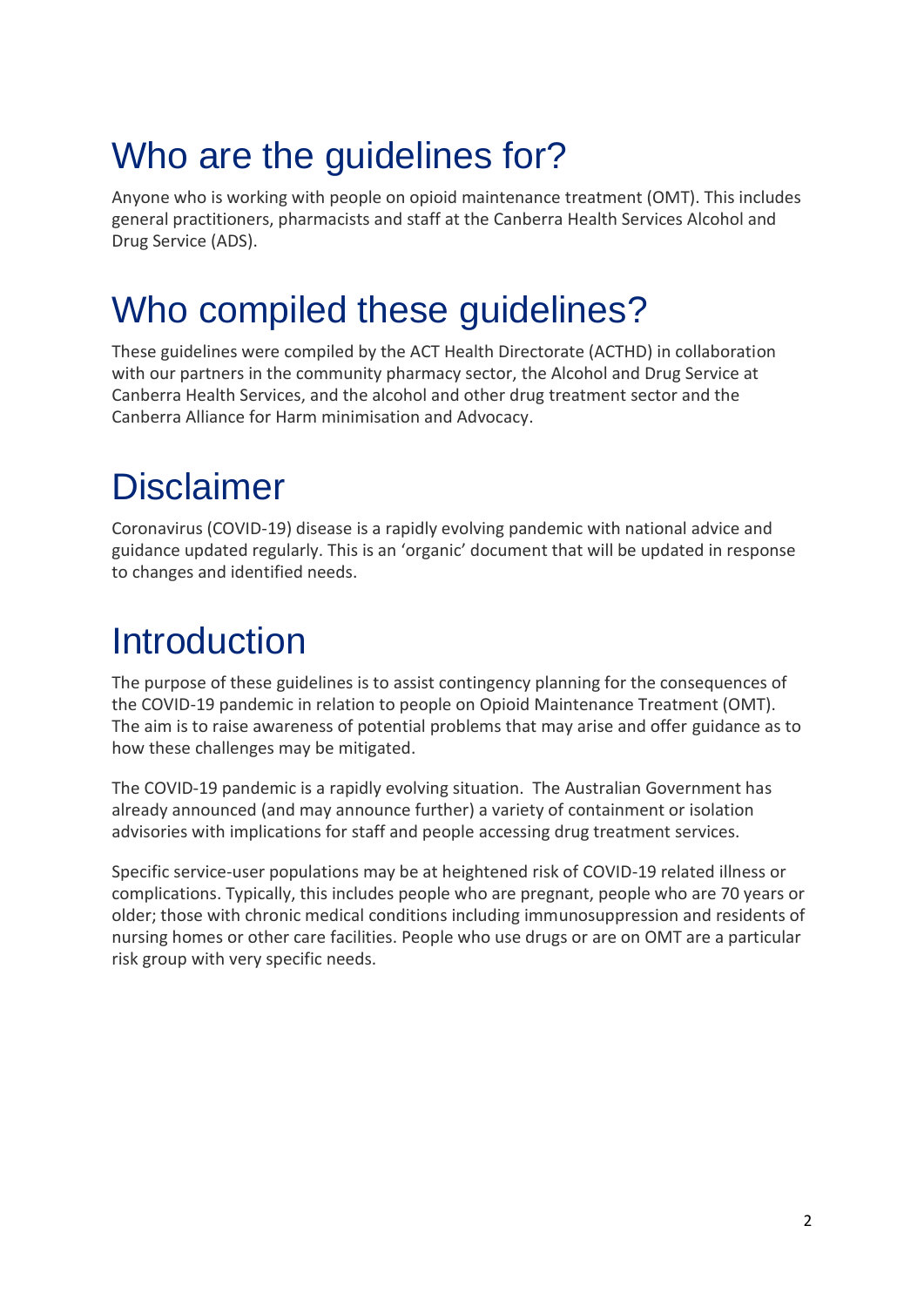# <span id="page-3-0"></span>**Background**

In the ACT, over 1000 people are recipients of Opioid Maintenance Therapy (OMT) at any given point in time.

Interruption to the existing delivery of OMT and associated clinical care as a result of COVID-19 will put people at increased risk of overdose and, in turn, drug-related death. People on OMT needing to self-isolate or quarantine may also be at risk of withdrawal and distress if they are unable to continue their treatment. It is also likely to result in people sourcing illicit drugs as an alternative and thus putting themselves at further increased risk from overdose, blood-borne viruses, related infections and, potentially, increasing their risk of COVID-19 exposure or transmission. It is essential to ensure that adequate OMT service provision is maintained.

# <span id="page-3-1"></span>Underlying assumptions

## <span id="page-3-2"></span>Prescriber capacity and availability

Many community prescribers, as well as Canberra Health Services (CHS), have indicated they are well positioned to undertake phone consultations or other telehealth services to ensure continuity of care for this patient group, when in-person or face to face appointments and assessments are not possible.

### <span id="page-3-3"></span>All facilities already undertaking planning and actions relating to social distancing

Community pharmacies, drug treatment centres, public health facilities and general practitioners (GPs) are already undertaking a range of measures to stop the spread of COVID-19. This includes restricting the number of people in confined spaces, adjusting opening hours, utilising other appointment models, encouraging the existing community measures of hand hygiene and physical distancing.

## <span id="page-3-4"></span>Stock availability

This guideline assumes that stock of OMT medications (methadone and buprenorphine products) continues to be available through routine supply chains.

It is likely that this will be a dynamic situation particularly as it relates to naloxone products. Increased demand for all naloxone products during the COVID-19 response is likely to have an impact on stock availability.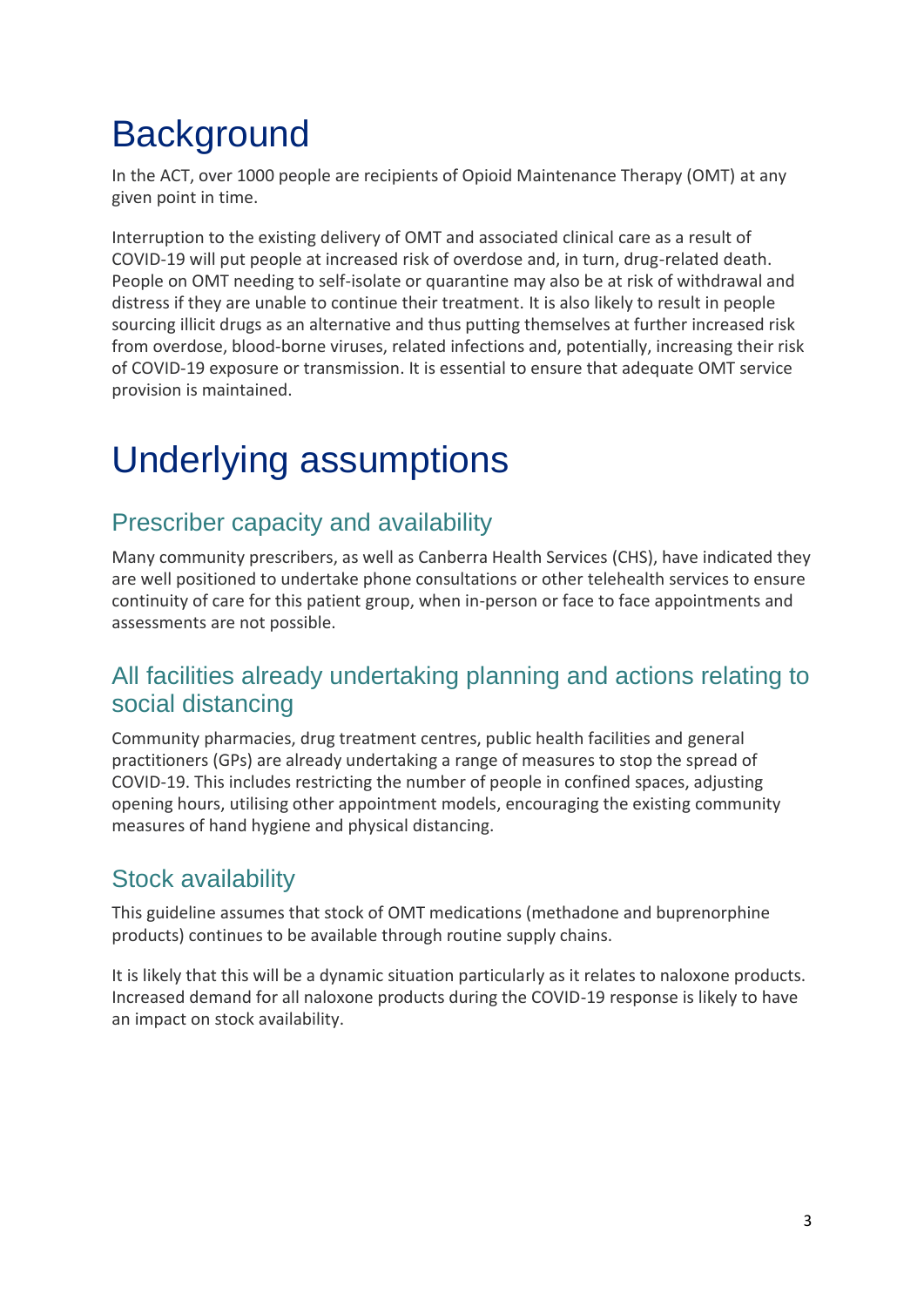## <span id="page-4-0"></span>Pharmacy Disruption to dispensing

Community pharmacy closures or restricted opening hours have occurred during the COVID-19 pandemic. In the event of closures, this leads to disruption in the dispensing of OMT and in the provision of injecting equipment.

Pharmacies are independent businesses who are responsible for their own Business Continuity Plans (BCPs) with the assistance of the Pharmacy Guild of Australia. These BCPs already indicate the likely alternative dosing point for OMT for clients of individual pharmacies.

As part of the COVID-19 response, it is advised that pharmacies collate a list of their OMT clients. The list should include the medication prescribed, the current dose, name of prescriber and existing prescription expiry date as well as current contact details for the patient. Ideally such a list could be quickly updated to include details of the most recent dose collected in order to facilitate transfers to an alternative pharmacy should unexpected pharmacy closures occur.

# <span id="page-4-1"></span>OMT options to support social distancing

Individual pharmacies and the Alcohol and Drug Service at Canberra Health Services (ADS) are already undertaking appropriate actions to reduce the likelihood of virus transmission at their sites. Measures have included adjusted opening times, restricting the number of individuals inside and the use of specified appointments.

A range of GP prescribers, as well as ADS, already have access to telehealth capability in order to reduce the need for patients to travel, and protect the health of frontline staff, while maintaining robust patient assessment. This will be particularly important if public transport options are reduced.

Options for remote prescribing are permitted under ACT law (including for schedule 8 (controlled) medicines), including telephone, faxed or electronic prescriptions<sup>1</sup>. An original written prescription must be sent to the pharmacy within 24 hours for a telephone or faxed prescription.

## <span id="page-4-2"></span>Prescribing Options

Prescribers can consider increasing the number of unsupervised or 'takeaway doses' for a patient as a social distancing measure. This is particularly true for patients at higher risk of contracting the virus due to pre-existing medical conditions.

<sup>1</sup> Sections 31, 40 and 41 Medicines, Poisons and Therapeutic Goods Regulation 2008.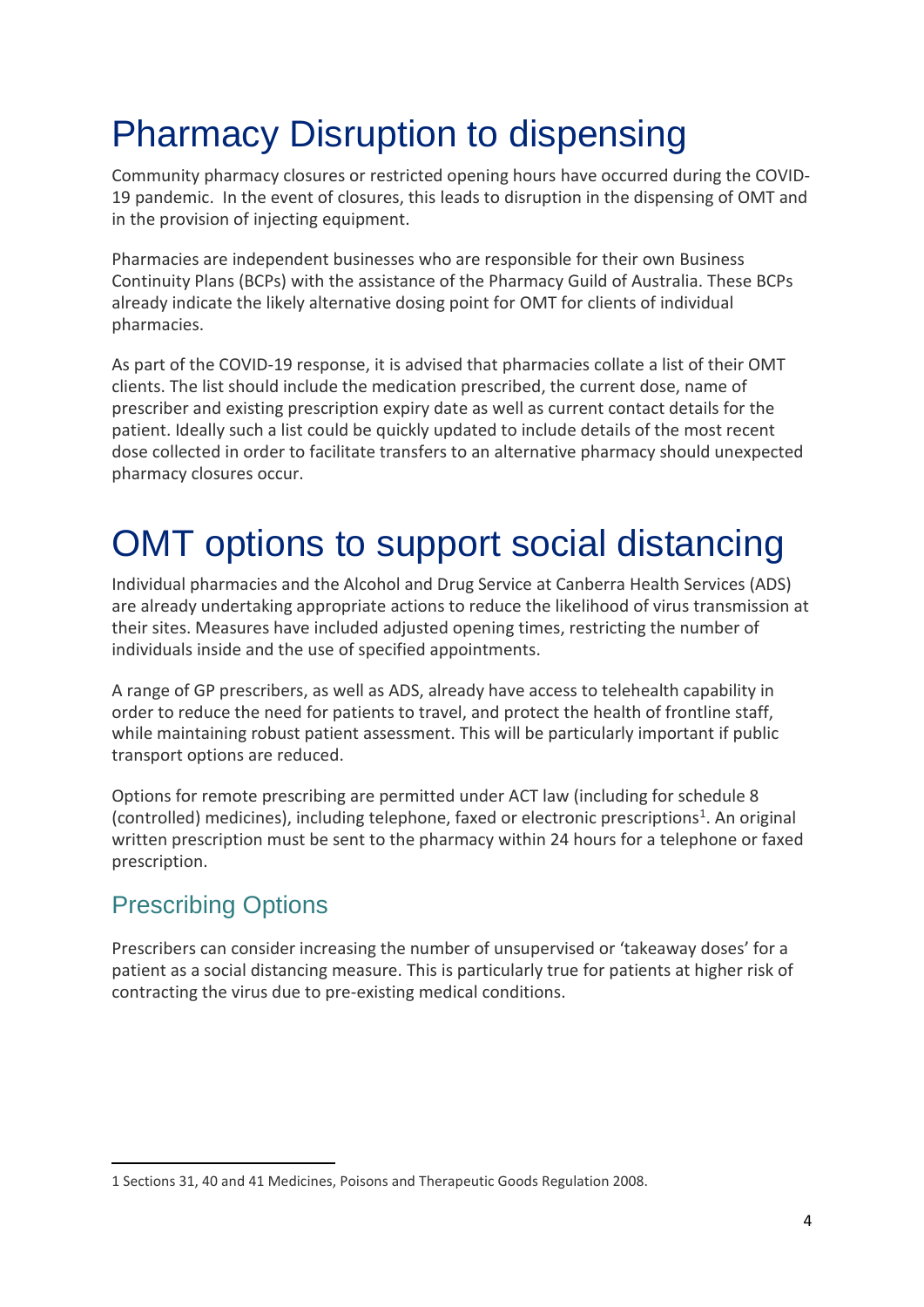#### *Category 3A and 3B approval take away limits*

Prescribers are authorised to prescribe unsupervised doses up to the limits described for a Category 3A or 3B approval in the [Controlled Medicines Prescribing Standards.](https://www.legislation.act.gov.au/View/ni/2019-663/current/PDF/2019-663.PDF)

#### Category 3A Approval - Methadone

| Length of time in treatment<br>(months) | <b>Methadone</b> | <b>Comments</b>                                 |
|-----------------------------------------|------------------|-------------------------------------------------|
| $0 - 3$                                 | 0                | Exceptional circumstances may allow one<br>dose |
| $3 - 5$                                 | 2 per week       | Not consecutively                               |
| $5 - 7$                                 | 2 per week       | Maximum 2 consecutive                           |
| $7-9$                                   | 3 per week       | Methadone – maximum 2 consecutive               |
| >9                                      | 4 per week       |                                                 |

#### Category 3B Approval- buprenorphine/suboxone

| Length of time in treatment | <b>Buprenorphine</b> | <b>Comments</b>                         |
|-----------------------------|----------------------|-----------------------------------------|
| (months)                    |                      |                                         |
|                             | naloxone             |                                         |
| $0 - 1$                     | 0                    | Exceptional circumstances may allow one |
|                             |                      | dose                                    |
| $1 - 3$                     | 2 per week           | Not consecutively                       |
| $3 - 5$                     | 4 per week           | Maximum 2 consecutive                   |
| $5 - 7$                     | 6 per week           |                                         |
| $7-9$                       | 13 per fortnight     | 2 weeks unsupervised dosing             |
| $9 - 12$                    | 27 per 28 days       | 4 weeks unsupervised dosing             |

In accordance with the Controlled Medicines Prescribing Standards, up to one additional take away dose per month is also permitted under a Category 3A or 3B approval, where the person is unable to return to their usual pharmacy for supervised dosing for reasons outside their control.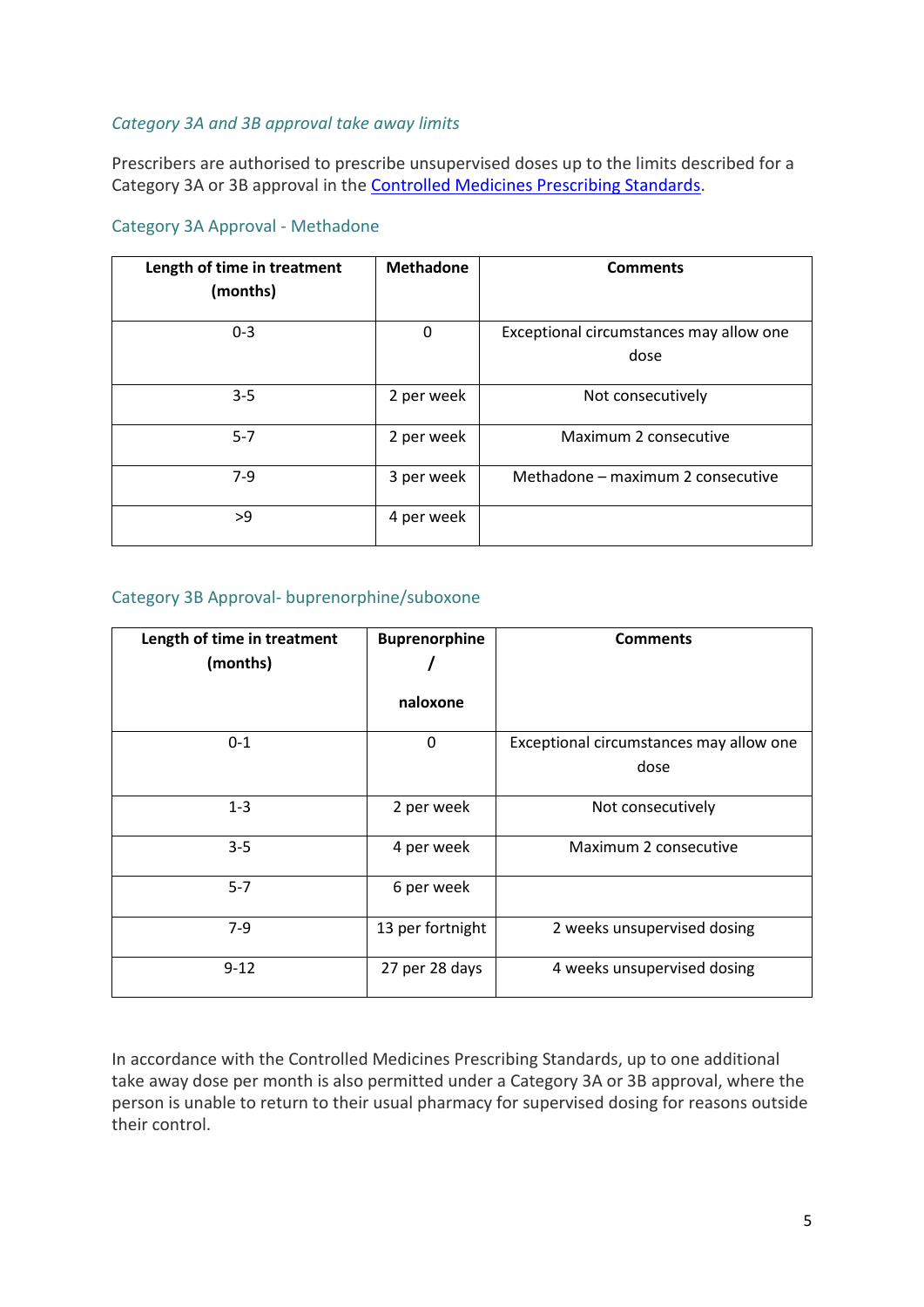In addition, up to three additional take away doses are permitted under a Category 3A or 3B approval or an Approval by Drug during a declared public health emergency to enable rapid commencement or continuation of unsupervised doses for a person unable to attend their usual pharmacy for supervised dosing for reasons outside their control. An example is compulsory isolation during the COVID- 19 public health emergency.

The limit of three additional take-aways is intended to authorise the commencement or continuation of take-aways over a weekend. The prescriber will be required to seek Approval by Drug (or an amendment to their existing Approval by Drug) for any additional take-away doses required over the public health emergency period. For individuals who have not had access to take-aways before, naloxone should also be supplied.

#### *Requests for increased takeaways*

Prescribers are also able to apply for an *Approval by Drug* to increase the unsupervised doses supplied to the patient beyond Category 3A or 3B approval limits, with the COVID-19 pandemic considered 'special circumstances'. The prescriber must conduct a stability assessment of the client using the [Client Stability Assessment Form](https://www.health.act.gov.au/sites/default/files/2018-09/Opioid%20Maintenance%20Treatment%20in%20the%20ACT%20-%20Local%20Policies%20and%20Procedures%202018.pdf) and submit to the Health Protection Service (HPS) with the application.

Any increase in unsupervised doses is not without risk, and it is recommended that prescribers and pharmacists consider providing an accompanying supply of naloxone to individuals with the first supply of increased takeaway doses, particularly for methadone.

It is acknowledged that in addition to the risks faced by the patients, prescribers are also subject to increased risk as the responsibility for the provision of unsupervised doses remains within their prescribing. Reduction in supervision, particularly for new OMT patients, or those on higher doses of methadone, increases the risks of adverse outcomes resulting from these prescriptions.

## <span id="page-6-0"></span>OMT options to support patients under compulsory isolation or quarantine

Current ACT and Australian Government restrictions do not permit some patients under self-isolation or quarantine to leave their property. This means that isolating patients are not able to attend appointments with their prescribers or their usual OMT dosing provider in person. Alternative arrangements to maintain OMT for these patients must be made available.

Where possible and appropriate to the situation, prescribers should ask patients to provide evidence of their need to quarantine. However, non-provision of supporting information will not preclude the clients from receiving home delivered OMT for the appropriate quarantine period. Prescribers should identify the date the quarantine period ends as soon as possible and communicate this to the dosing point with any prescription adjustments.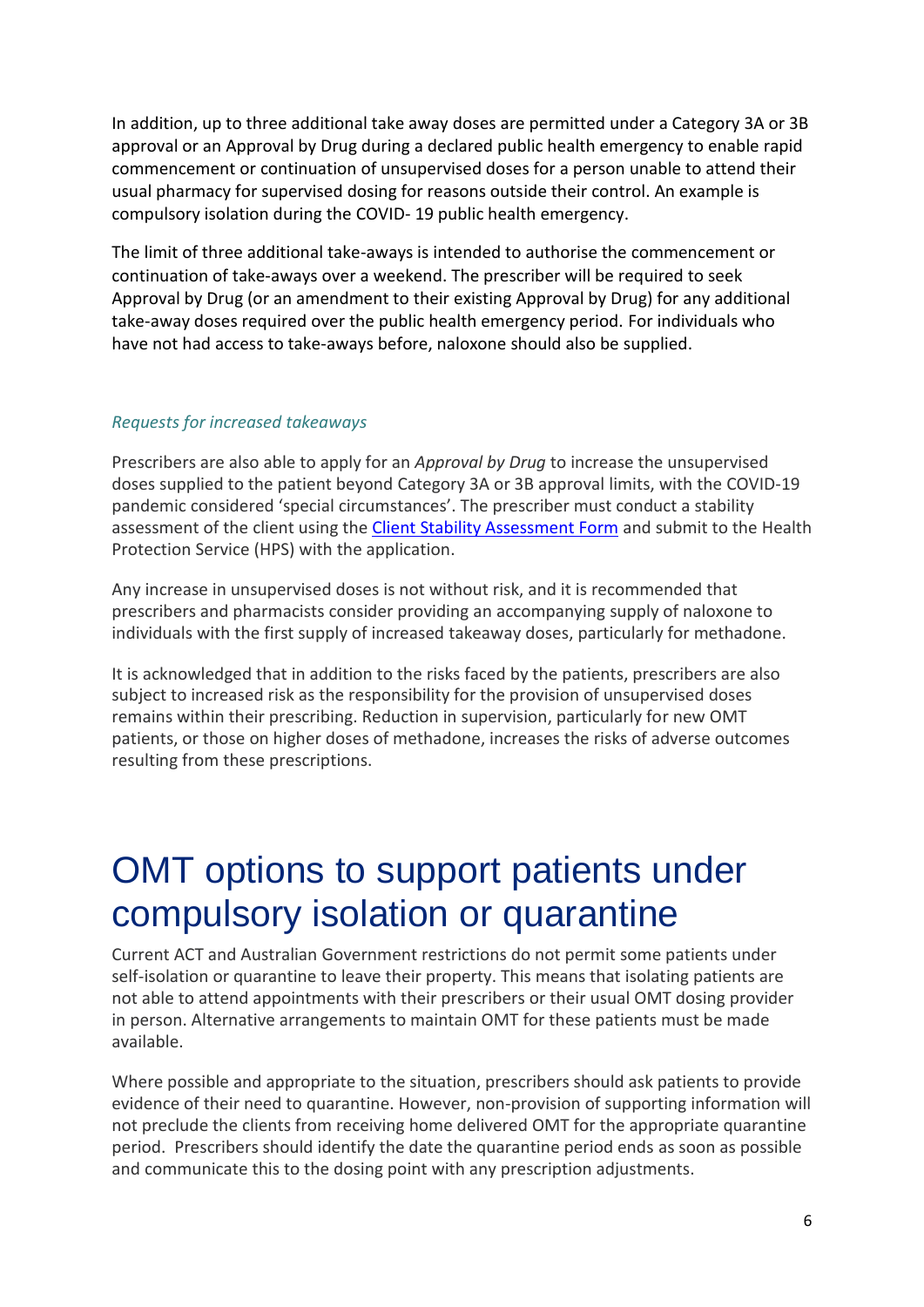Directly observed doses by pharmacists or registered nurses is best practice, however this may not be possible due to capacity and workplace health and safety issues during the COVID-19 emergency response, particularly as patient numbers in isolation and quarantine grow. Alternative options are detailed.

## <span id="page-7-0"></span>Prescribing Options

The patient will need to have all their doses during their isolation or quarantine period administered as **unsupervised**. Prescribers may need to apply for approval for an increase in the patient's unsupervised doses, where this is not already authorised by their approval for the patient.

For patients who require quarantine or compulsory isolation, these arrangements will be in place throughout the COVID-19 pandemic response. For patients seeking increased unsupervised doses for physical distancing purposes, it is intended that routine supervised dosing be reinstated when Government restrictions on individual movement are lifted.

## <span id="page-7-1"></span>CHO Approval Requirements – prescriber specific factors

#### *Hospital in-patients*

A prescriber working in a hospital has standing approval to prescribe controlled medicines (including Opioid Maintenance Treatment) for in-patients at that hospital<sup>2</sup>.

#### *Prescribers at certain institutions*

A prescriber working at a:

- hospital (for outpatients);
- correctional centre;
- Children and Young People detention place;
- opioid dependency treatment centre operated by the Territory e.g. ADS; or

has interim standing approval to prescribe controlled medicines (including increase takeaways) for a patient of the institution. However, the prescriber must apply for a Chief Health Officer approval within 72 hours of prescribing the controlled medicine for the patient<sup>3</sup>.

The interim standing approval is also available for a prescriber who prescribes the controlled medicine for a person in police custody.

#### *General Practitioners*

GP or other OMT prescribers will need CHO approval prior to increasing the patient's unsupervised doses (unless the takeaway doses are authorised under a person's Category 3B approval for suboxone).

<sup>2</sup> Section 555 of Medicines Poisons and Therapeutic Goods Regulation 2008

<sup>3</sup> Section 557 of Medicines Poisons and Therapeutic Goods Regulation 2008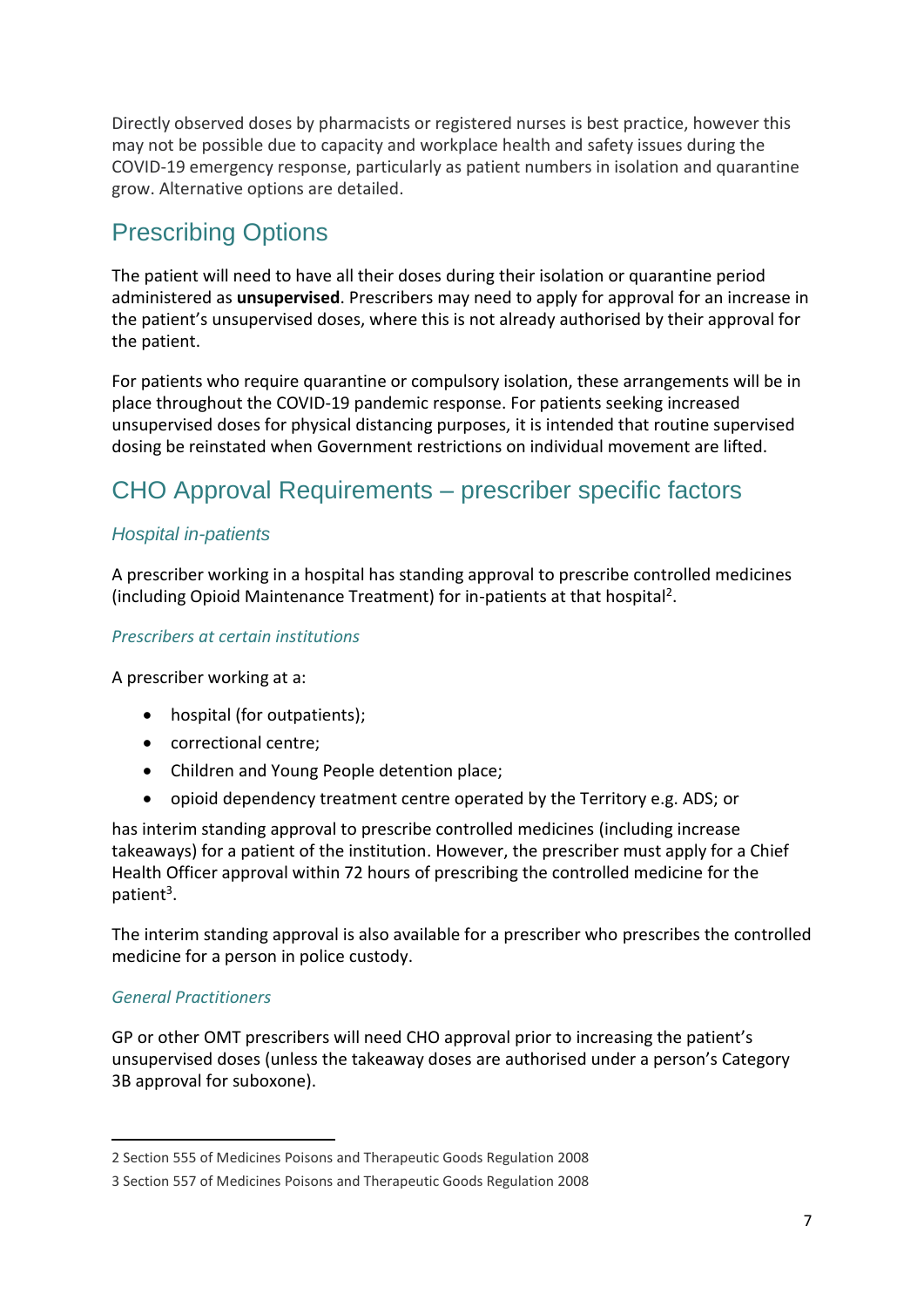## <span id="page-8-0"></span>CHO Approval Requirements – medicine specific factors

Instructions are provided below for prescribers where they need to seek Approval by Drug for an increase in take away doses over the isolation or quarantine period. The approval for increased take away doses relating to COVID-19 pandemic circumstances in most cases will be provided for a maximum of eight weeks per application.

While Approval by Drug is available for up to 14 days of takeaway doses, it is intended that these are only used for the minimum duration appropriate, for many patients this may only be 7 days, sometimes longer in an extended household quarantine situation.

#### *Methadone*

- Apply for A*pproval by Drug* to authorise up to 14 takeaway doses to be prescribed over the isolation period. Additional approval will be required should quarantine/isolation be required for longer than 14 days.
- Specify the frequency of collection or delivery of take away doses on the application form. Consider up to daily collection or hospital admission for unstable patients.
- A stability assessment form must be submitted with the application.
- Once approval is granted, issue a prescription for the pharmacist or dosing centre specifying the number of takeaways and frequency of collection.

#### *Suboxone- stable patient on treatment 9 months or longer*

- Prescribing of 14 take away doses (2 weeks unsupervised dosing) is authorised under Category 3B Approval for stable patients on treatment longer than 9 months.
- Up to 27 take away doses (4 weeks unsupervised dosing) is authorised under a Category 3B approval for stable patients on treatment longer than 12 months.

#### *Suboxone- on treatment for less than 9 months*

- Apply for A*pproval by Drug* to authorise up to 14 takeaway doses to be prescribed over the isolation period. Additional approval will be required should quarantine/isolation be required for longer than 14 days.
- Specify the frequency of collection or delivery of take away doses on the application form. Consider up to daily collection or hospital admission for unstable patients.
- A stability assessment form must be submitted with the application.
- Once approval is granted, issue a prescription for the pharmacist or dosing centre specifying the number of takeaways and frequency of collection.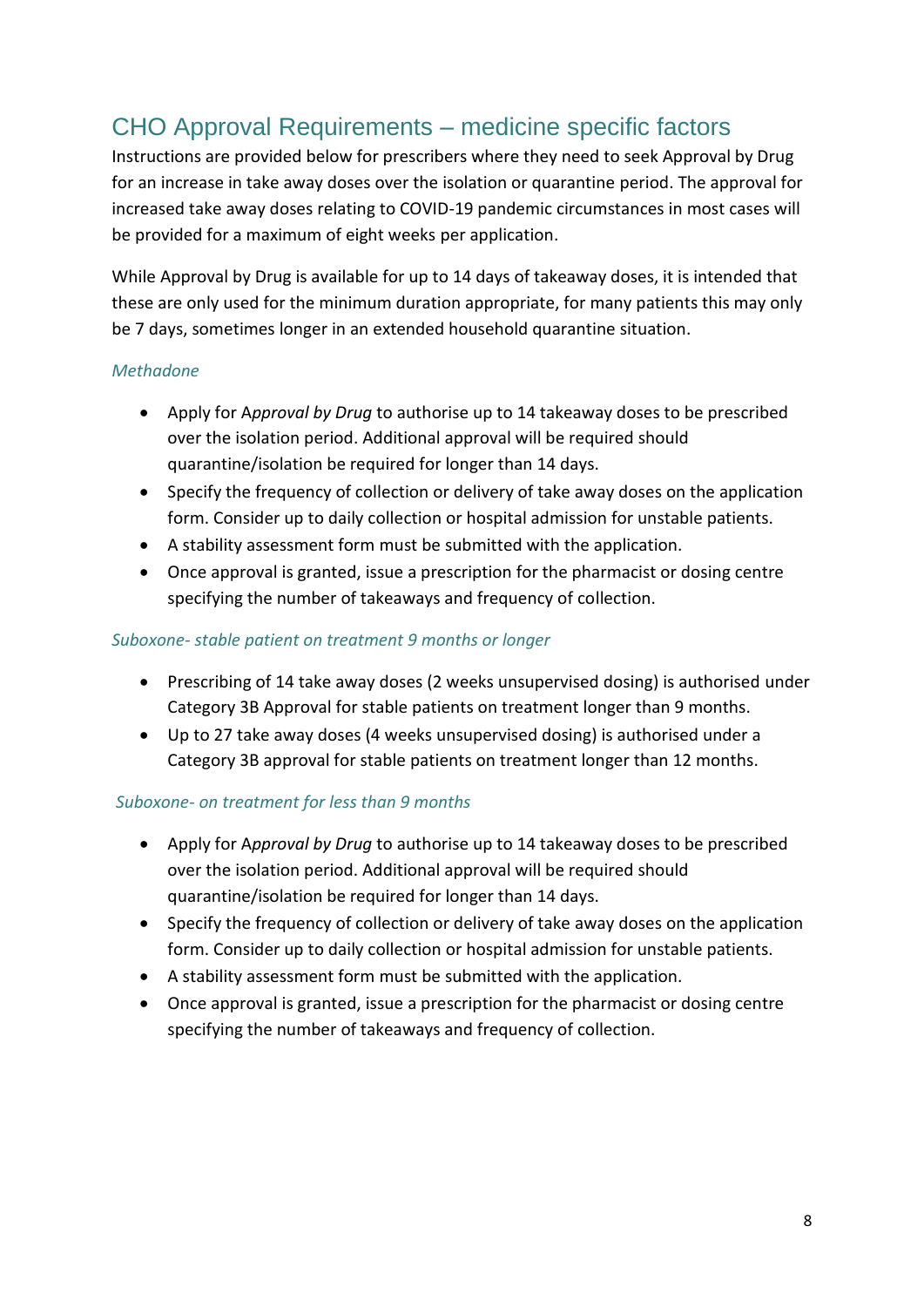#### *Subutex*

- Apply for A*pproval by Drug* to authorise up to 14 takeaway doses to be prescribed over the isolation period. Additional approval will be required should quarantine/isolation be required for longer than 14 days.
- Specify the frequency of collection or delivery of takeaway doses on the application form. Consider up to daily collection or hospital admission for unstable patients.
- A stability assessment form must be submitted with the application.
- Once approval is granted, issue a prescription for the pharmacist or dosing centre specifying the number of takeaways and frequency of collection.

### <span id="page-9-0"></span>Naloxone

The provision of naloxone to OMT patients receiving all doses unsupervised is recommended, particularly for patients using methadone. Providing a prescription for this item will ease the financial burden on patients and other treatment providers supporting naloxone provision. Directions Health Services or CAHMA can assist with stock and training material provision. It may be necessary to consider naloxone provision throughout treatment, not exclusively at the commencement of COVID-related unsupervised dosing.

# <span id="page-9-1"></span>Supply Options

These options will apply to clients dosing at either ADS or in community pharmacies, and can extend to other prescription medications clients require, including staged supply medications.

Staged supply refers to arrangements where a pharmacist, usually in response to a request from the prescriber, supplies a medicine to a patient over a period of time in instalments rather than supplying the full amount prescribed at the outset.

### Collection by an agent nominated by the patient

OMT unsupervised doses can be collected by an agent of the patient. If considered appropriate by the patient, prescriber and dosing point, this can be a nominated family member or friend over the age of 18, who is likely providing other supports such as grocery shopping to the isolated patient. Amendments to the prescription beyond the requirements regarding unsupervised doses are not required, but the prescriber should be made aware that an 'agent' is acting on behalf of a patient.

The patient will need to nominate a specific individual, and consent to the collection of OMT doses on their behalf and indicate this in a phone call to the relevant pharmacist or clinic. The nominated agent will need to provide photo identification when doses are collected, and sign for receipt of a specific number of doses.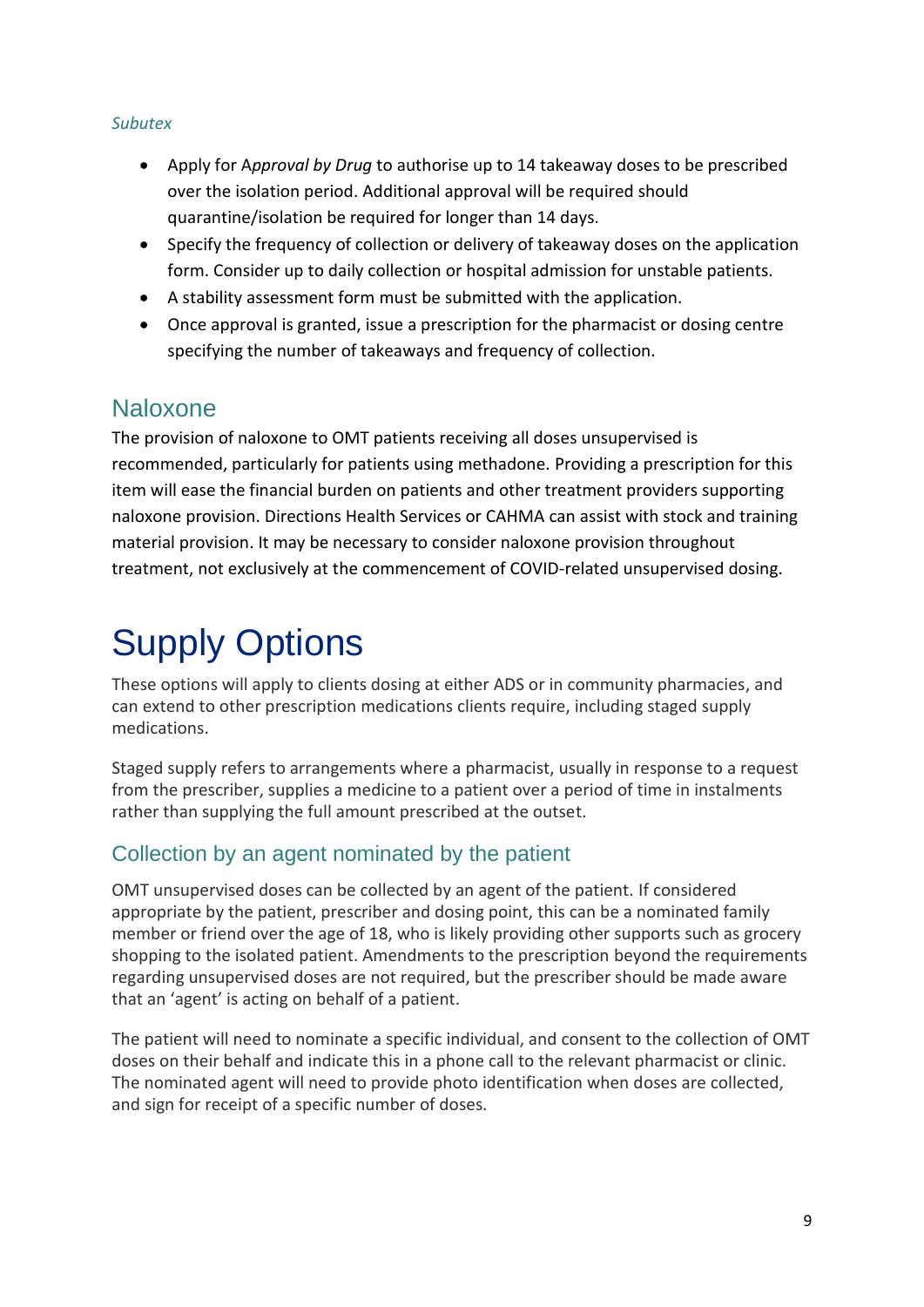Agents will need to leave the OMT at the door of isolated individuals and step back at least 2 metres while it is collected by the patient. Agents should call the patient to communicate their medication is at the door and should confirm the patient name during the phone call.

Agents must not leave doses unattended at any time. Should the patient not answer the door, agents should contact the pharmacy immediately, and return the doses to them. A record of doses returned will need to be made at the pharmacy or clinic.

Patients and potential agents will be advised that if any discrepancies arise with the doses delivered on even one occasion which cannot be resolved, an alternative agent will need to be identified for the patient (likely the government-funded option below).

### Collection by a Government-funded third party

ACT Health proposes that alternative third parties be made available to assist with OMT dose delivery. This will involve Directions Health Service (Directions) being nominated as the patient's agent, collecting the doses from the relevant pharmacy or clinic, and delivering it to the client's address, accompanied by a second individual. The second individual is intended to be a plain clothed security officer.

The Directions staff member will be subject to the same process as an agent when collecting doses (providing identification and signing for specific number of doses for individual clients).

Agents will need to leave the OMT at the door of the isolated patient and step back at least 2 metres while it is collected by the patient. Agents should call the patient to communicate their medication is at the door. Agents should confirm the patient name. Agents must not leave doses unattended at any time. Should the patient not answer the door, agents should contact the pharmacy immediately, and return the doses to them. A record of doses returned will need to be made at the pharmacy or clinic.

The Directions staff member and the second individual will deliver the doses. Both will sign documentation stating the number of doses that were delivered, confirmed the patient name and that they sighted them being taken into the appropriate premise.

### Delivery to patients in residential rehabilitation

If a patient is currently a resident at a rehabilitation facility or other therapeutic community, engagement directly with the facility is also required. Some facilities have capacity for their staff to act as the patient's agent. In this case the relevant facility is nominated as the patient's agent. Should the facility not have capacity, Directions Health Service is able to provide delivery to residential rehabilitation providers.

## <span id="page-10-0"></span>Risk Identification

Any alternative OMT arrangements carry risks. With increased unsupervised doses available in the community, the potential for both diversion and accidental overdose by patients and third parties increases. Ensuring access to naloxone is recommended, particularly for clients using methadone.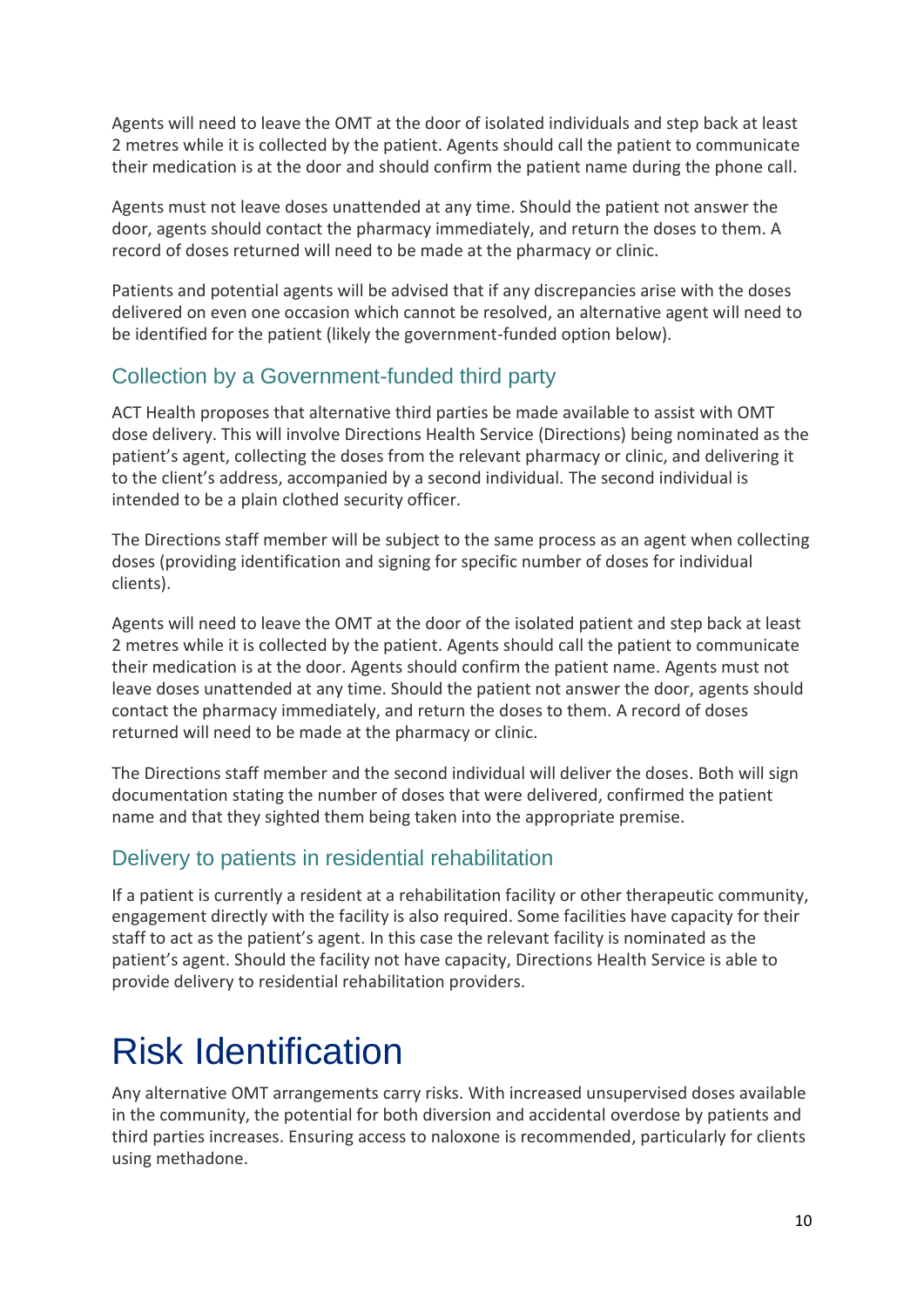Should patients need training materials regarding take home naloxone, or experience financial difficulty preventing their access to it, they can be referred to the Canberra Alliance for Harm Minimisation and Advocacy (CAHMA) on 02 6253 3643.

For patients who nominate Directions Health Services as their agent, the Directions staff member can provide the Naloxone and training materials on how to use it.

For patients receiving unsupervised doses for the first time, it is recommended they are provided with advice on safe storage in the home and appropriate clinical judgements are made regarding whether dose volume expansion of up to 200mL is required.

All alternative arrangements are still subject to the professional judgement of the prescriber, particularly when considering requests for increased limits of unsupervised doses. The prescriber must conduct a stability assessment of the client using the [Client](https://www.health.act.gov.au/sites/default/files/2018-09/Opioid%20Maintenance%20Treatment%20in%20the%20ACT%20-%20Local%20Policies%20and%20Procedures%202018.pdf)  [Stability Assessment Form.](https://www.health.act.gov.au/sites/default/files/2018-09/Opioid%20Maintenance%20Treatment%20in%20the%20ACT%20-%20Local%20Policies%20and%20Procedures%202018.pdf) Clinical judgement or telehealth follow-up is essential for patients with effectively two weeks of unsupervised dosing, who may have contracted COVID-19. It is noted that some of the risks are borne by the prescriber, with the COVID-19 pandemic creating circumstances where patients who would otherwise be assessed as not appropriate for unsupervised dosing need to have them prescribed. In this case, restricting delivery to a single dose each day may be warranted.

Where prescribers, pharmacists or nurses have specific concerns regarding a patient, they are encouraged to contact that patient in the hours following their dose. Additionally, dose increases are not recommended in the absence of face-to-face review and some supervised dosing. This acknowledges that routine practice during OMT induction is not to prescribe unsupervised doses.

## <span id="page-11-0"></span>Process Review

As with many contingency arrangements during the COVID-19 pandemic, the options for OMT delivery may need adjustment over time.

Should you have any concerns or suggestions for improvement regarding this document, or the OMT provision contingency process, please email [AODPolicy@act.gov.au](mailto:AODPolicy@act.gov.au)

These arrangements will continue to apply to individuals who test positive to COVID-19 or have direct contact with a suspected COVID-19 case, however the arrangements for other individuals, particularly regarding physical distancing, are intended to cease when the Government-declared public health emergency is lifted.